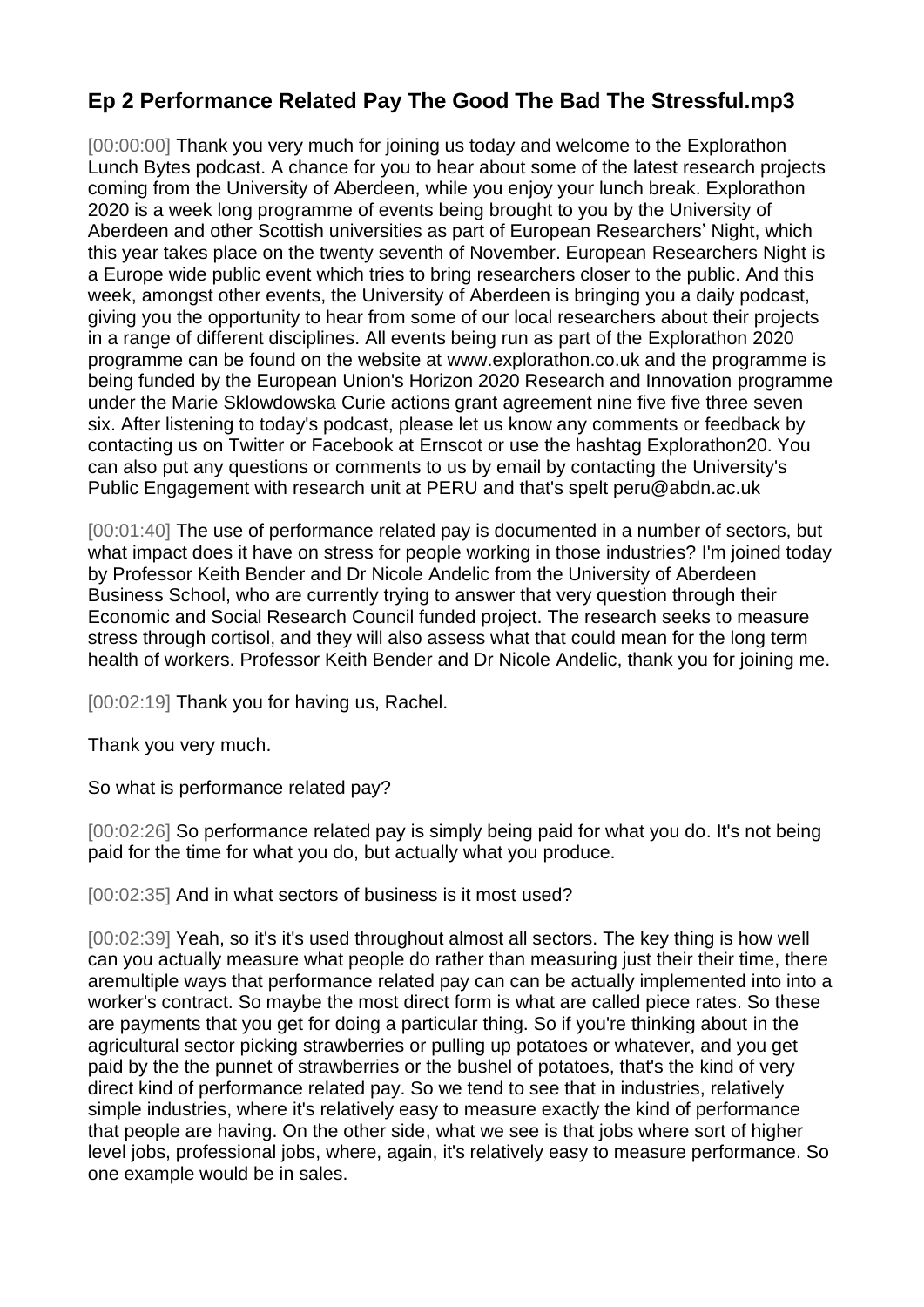[00:03:52] So there are a lot of sales jobs where where you may get a salary, but you may earn even more through commissions. So if you think of traditionally car salespeople. So, yes, they get a salary, but they also get money for the sale of cars. And then you have some very high level professional jobs, such as lawyers, finance people who again, are billed are billing for the time that they are actually working on a particular case.

[00:04:24] If you're a lawyer or if you're in finance, for example, the amount of money that you make for your client. So all of those can be examples of areas where we have this kind of performance related pay.

[00:04:40] And historically, is it something that's been used in business?

[00:04:45] So, yes, you know, the benefit for firms is that it does directly tie pay to performance. And so at least in theory, what it does is it gives an incentive for higher performance. And so, yes, for many, many years, there's been this tie of trying to make sure that the workers are actually paid for the things that they do on the job.

[00:05:13] So what are the benefits of performance related pay for the employer and for the worker?

[00:05:22] You know, like I said, the idea from the firm's point of view is they want to make their workers as productive as possible. And so one way, again, is to tie their pay to how much they actually produce. And there is in the economics literature, at least, there is a correlation between performance related pay and higher productivity in firms. Likewise, for workers at least, the benefit is that very often economic research has found that the workers who are paid by performance actually earn more than than people who are paid under other kinds of contracts.

[00:06:01] There's more debate in the literature about whether workers really like it or not, at least as measured by job satisfaction. There are some papers that find that workers who are paid by their performance do have higher job satisfaction. There are other papers, though, that say, well, no, actually, that isn't true. The practical side and much of the difficulty about the way that these contracts are set, though, is that you, the firm, really needs to be able to observe that productivity and if they can observe that very well. But yet they still have a performance related pay contract that can generate a lot of ill will amongst amongst workers.

[00:06:47] OK, thank you. And you've already mentioned that there is some research out there that has looked at the issue of performance related pay. Is there much research out there that's looked at how performance related pay impacts on workers themselves, both from a performance point of view, but also from a psychological or physical point of view?

[00:07:08] Right. Well, I mentioned the research that does look at the kind of performance side, and it does seem that there is a correlation there. And I've chosen that word very carefully correlation because there is a strain in the economics literature that says, well, what is maybe unclear is whether there's a causation argument to be had that that actually the thing that firms hope happens, that they set the pay based on performance, generates higher productivity, may not actually hold. And the reason why that is, is because people who are naturally more productive would find this kind of contract really attractive. Right. If I'm if I'm really, really good at what I do, I want to find a job that pays me for my performance because I can make a lot more money than if I'm in a very similar job, but I'm just getting paid for my time, regardless of how much productivity that that I have. So you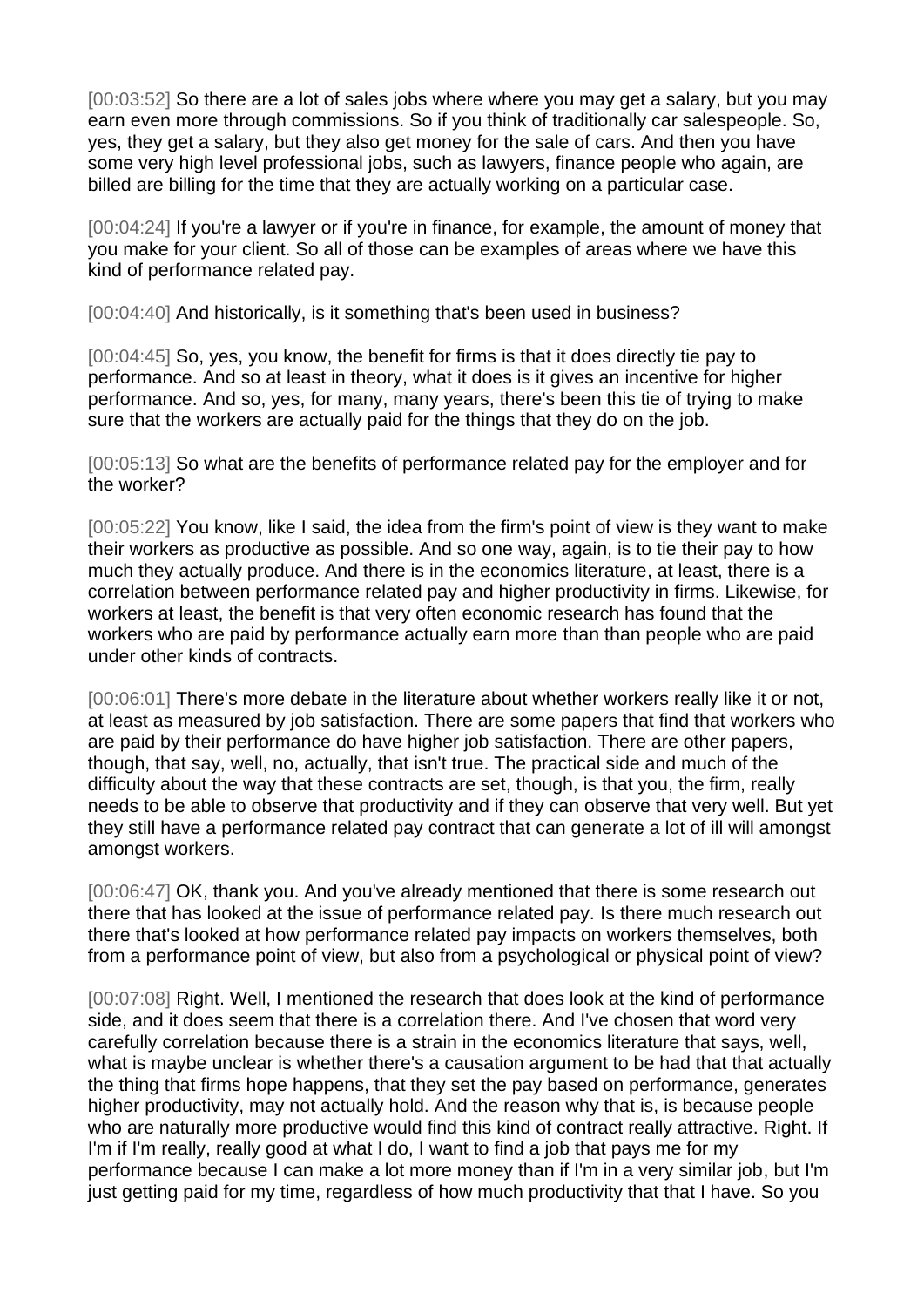get what economists call a selection effect so that these kinds of jobs attract naturally more productive workers. So when at the end of the day, when you do your analysis and you find. Oh, yes, that those are performance related pay are more productive, is it because of the actual contract or is it because of the attraction of getting these workers in? Maybe from the point of view of the firm, they don't really care because they're getting more productive workers regardless, regardless of whether it's the contract or whether it's the selection effect. But from a theoretical point of view, from an economists point of view, what I really care about is, well, then can I go out and tell another firm to say, well, put in a performance related pay contract, and that will mean that you will have more productive workers. It's harder to come up with that. With that idea, you asked about sort of the other aspects of performance related pay and the research around that. And there is there is some research on the kind of what I like to call the unintended consequences of performance related pay. And this was actually motivated very early on by none other than the Scottish economist Adam Smith back in the 18th century. He wrote one of his most famous books in 1776 called The Wealth of Nations. And in there, he states that workman, when they are literally paid by the piece, are very apt to overwork themselves and to ruin their health and constitution. And when I read that, I thought, boy, that's really interesting, because even in the 18th century, Adam Smith was observing that there's a linkage between performance related pay and health and looking through the literature, there is some research results that are out there that seem to indicate that there is a negative relationship. So those people who are paid by performance tend to have worse health than those who are not paid by performance.

[00:10:13] So you've said that potentially there could be an impact on people's health by undertaking performance related pay models and your research project is seeking to find that out. Can you provide us with an overview of the research project?

[00:10:29] Yes. So although there is some research that looks at the impact of performance related pay on health, there are a couple of issues with the previous research. So much of the research looks at large scale surveys, which find that workers who are paid by PRP and tend to have worse health. And then there are various reasons for why that might be. It could be that those who have and those who are paid by performance work could pay or more likely to take risks. So if we're thinking about the very simple example that Keith gave earlier, if you're picking strawberries or picking apples, for example, and you're motivated to increase your productivity, you might take risks so that you're working faster or producing more and then you're more likely to get into accidents. Another way that performance related pay might impact on your health, is that because you're motivated to work more, you might therefore engage less in healthy behaviours. So in previous research has found that workers who are paid by performance related pay tend to work more hours per week than those not. And so that might be at the expense of free time, which could be spent on exercise or relaxing activities. It's also possible that people who work in performance related pay might engage in behaviour that are detrimental to one's health, like heavy drinking, for example, or drug use. And then finally, it's also possible that just the nature of working in PRP and the uncertain income stream are inherently stressful. And although we as humans are very good at recovering from brief episodes of stress, it's found that these kind of persistent and long term stress actually leads to psychological and physiological damage through wear and tear on the body, and that eventually compromises our immune system. So these different research surveys that have found an association between performance related pay and poor health. It's very difficult to establish what the causation is there, that performance related pay is definitely the causal factor. So it may be that people who are paid by performance related pay then have poor health due to one of these different pathways, but could also be that people who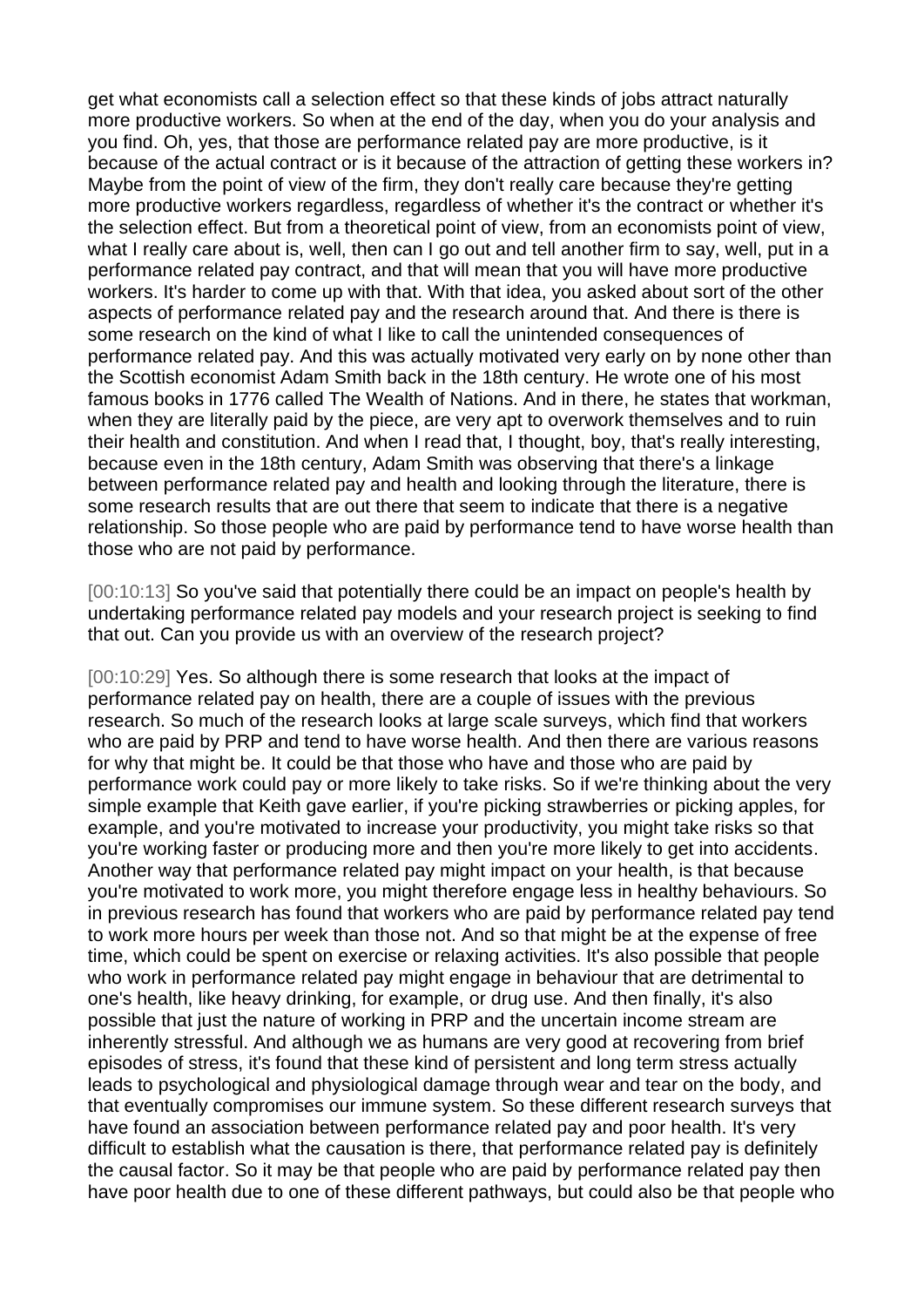have a propensity to worse ill health are more likely to get these contracts due to difficulties holding down other contracts. So really what we need to do then is to use an experimental design on them. And that's really what our research project is about. It's about establishing this and causal factor that performance related pay has on poor health.

[00:13:18] And what is it that you're measuring? You know, you've touched on stress. How is stress measured in your study.

[00:13:24] So we measure stress or specifically we measure physiological stress and we look at stress, we look at cortisol. And when we experience stress, cortisol is released into our bloodstream and both as a response to the stress and also as a way to help us cope with it. So it increases our heart rate and that helps us manage this stressful trigger that we are experiencing. And then, although we can measure cortisol through blood, for example, a very non-invasive way to measure cortisol is through salivary cortisol. So we have these test tubes with cotton swabs in them that we can ask our participants to chew for a minute. And then they are sent off to a laboratory and we can extract the cortisol and measure the levels of physiological stress.

[00:14:15] Tell me more about the project, what has been the emerging findings?

[00:14:21] So the process consists of seven experiments and out of those seven, we have only completed one so far. But the overarching idea is that they all have a very basic design. So participants are invited to come into the Scottish Economic Experimental Lab where we have a number of PC's set up. And when they are there, they are allocated to contract work task. So they are either allocated to completing a work task while they are being paid by performance related pay. So for each work task that they complete, they are paid a certain amount or they are allocated to a contract in which they are paid by minimum performance. So they have just a fixed pay, like a fixed salary as long as they reach the minimum effort levels. Now, the first of those experiments which we have completed and it's really there to just examine the robustness of the link between performance related pay and acute physiological stress. So we invite participants in and we randomly allocate them into one of these two payment contracts and they are not aware of the other contract when they were allocated to this. And then we invite them back a week after and we allocate them to the other contract at that point. So that way we can measure the impact of performance related pay on stress whilst controlling for individual factors and as well as other socio demographic covariates which may impact on your experience of stress. And what this first experiment shows is that actually we can see an effect of performance related pay. So both when measuring subjective stress, when we're asking people afterwards, you know, how stressful did you find this task? People who were in the performance related pay contract report as being more stressful or more stressed in the performance related pay than they did when they were in the fixed payment contract. And when we look at their cortisol levels, this confirms our findings. So we can see that people who, when they are in the performance related pay, their cortisol is higher after the work task than it is when they are in the minimum performance contract. So they seem to they are not able to recover from these work tasks as quickly when they are in the performance related pay contract than the minimum performance contract.

[00:16:49] That's really interesting. Thank you very much. Now, you mentioned you've conducted one experiment so far. What are the next steps for this research project?

[00:17:00] And yes, so the first experiment was, as I said, it was just you can see how robust is this association between performance related pay and stress. But of course, in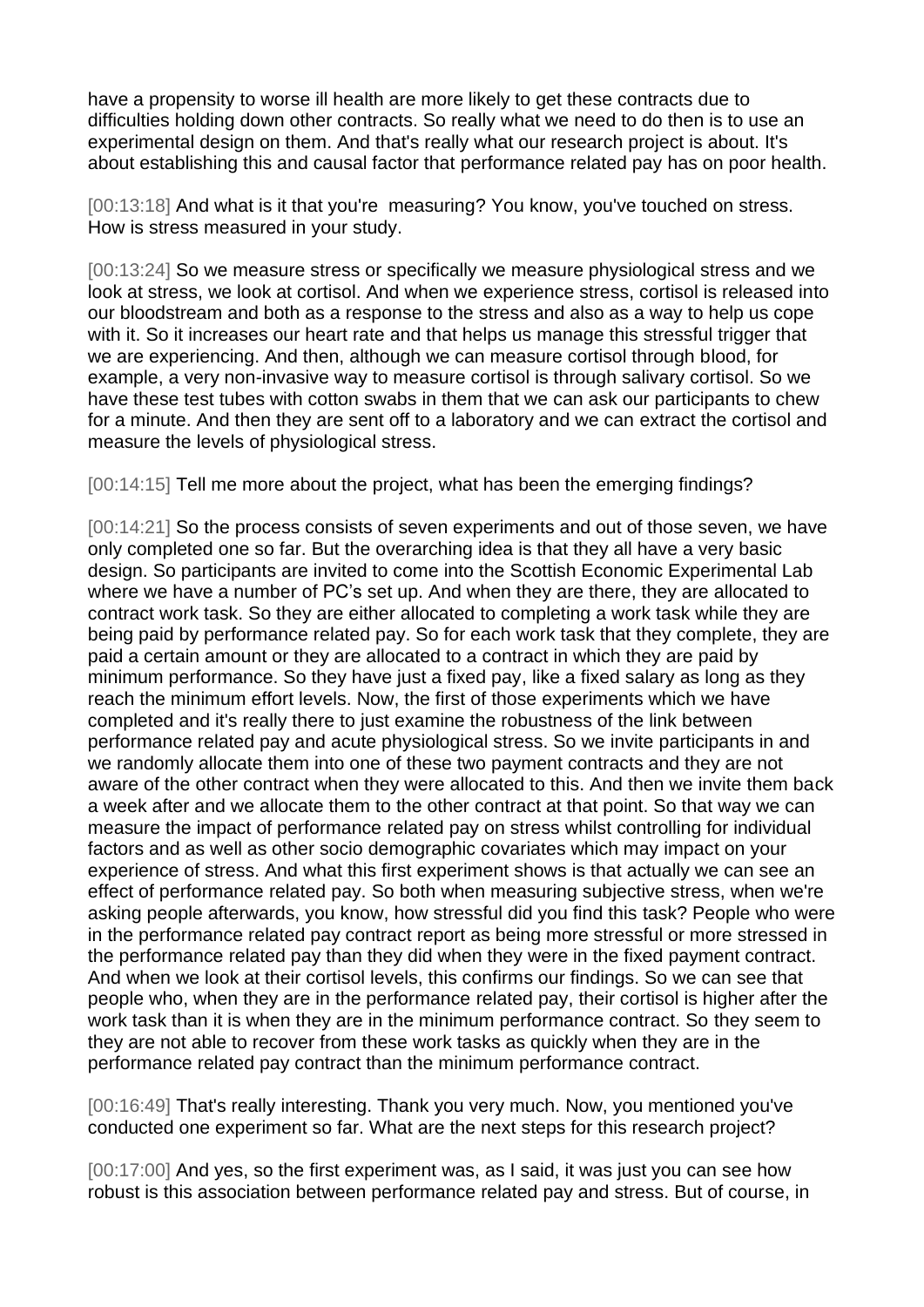the real labour market, there are many other factors which may impact on how stressful you find your working experience. So if we go back to the sort of picking strawberries example, it might be that you're very quick at picking strawberries and you are very resilient towards stress. And so you have self selected into this contract, which might then mitigate the amount of stress that you feel. On the other hand, it might be that in that you actually are penalised for any bad strawberries that are picked or if you drop a punnet. And so how does that impact on your stress? If you are aware that if you make a mistake, then you might also and you might actually lose some of your pay at the end of the day. And similarly, if we raise the stakes. So it might be that you're paid so much proponent of Strawbery that actually you're not particularly stressed about picking because you know that that you don't have to worry because you will earn enough by the end of the day, even if you don't perform as high as you would like to. And also, there are other factors such as your and your peers. How much are they picking? Are you constantly evaluating yourself against your peers or are you being monitored by another by a supervisor? And how does that affect your stress? Now, all of these things are all of these factors. We can actually and create an experimental setting which imitates these in which we can raise the stakes of how much your paperwork tasks or we can penalise if you make mistakes in the work task. And we also have experimental contexts where we have somebody who is monitoring the participants at all times and where we tell participants that they are going to be compared against their peers. And so and after the work task, they will find out how well they have done in comparison to their peers. So we can look at all these factors, but within a very controlled setting.

[00:19:18] And how many participants will you have taking part in the study over the over the lifespan of this project?

[00:19:25] And so in total, we have, or we are planning to have six hundred and sixty five participants, although it might be slightly more by the by the end of the project.

[00:19:37] One of the biggest challenges, obviously, right now in the time of a pandemic is it's really affected our ability to run the experiments, you know, pre March, collecting saliva was a relatively easy thing to do, of all the things that you could collect from people, but obviously under covid, it becomes much more difficult. And we have to have the correct PPE and social distancing and all of that.

[00:20:12] So there maybe some impacts on the experiment structure and that kind of thing as well. I should also say that one of the main things that differentiates our research project from previous research that has looked at performance related pay and stress is that this is an interdisciplinary project. So apart from Professor Keith Bender, Professor Yanus, who are in the economics department, we also work with Dr. Julia Allen, Dr. Dan Powell at the Institute of Applied Health Sciences, who have experience of working with cortisol and stress. So whereas previous research has very much been carried out by economists only, this is kind of a novel project which utilises the experience of health psychologists so that we can really get to the bottom of the impact of performance related stress.

[00:21:03] That's really good to do and it's great that it's multi disciplinary. So in terms of performance related pay in the future, do you think it will continue to be used by businesses?

[00:21:15] Yes, I think it will be just because for certain kinds of jobs, we know that there is this correlation between performance related pay and performance.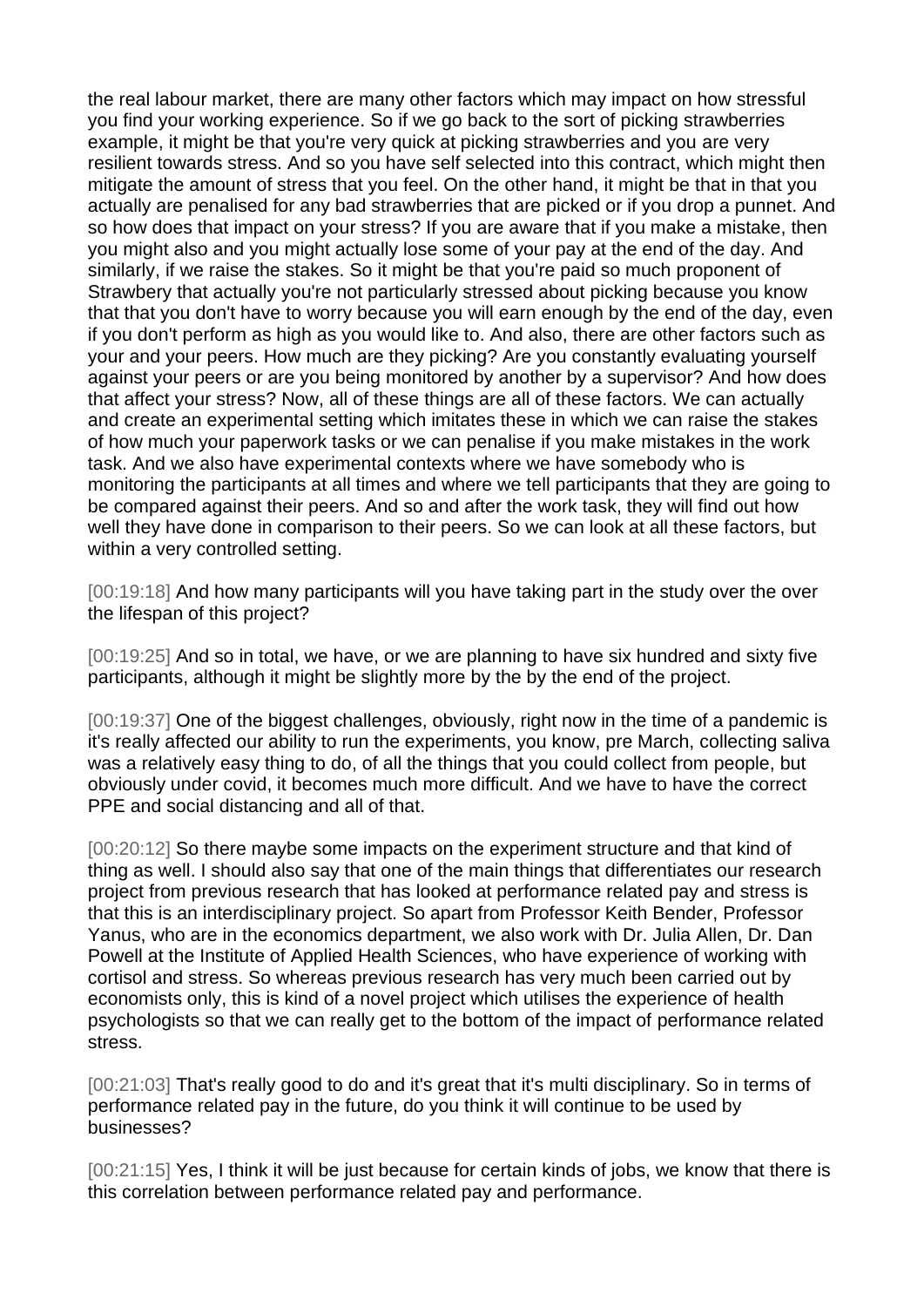[00:21:28] And so there are strong reasons for firms wanting to continue with that, something that we haven't mentioned so far, but certainly fits into this broader field is that a lot of entrepreneurship and self employment also could be characterised as performance related pay. Even jobs such as gig jobs that we see becoming more and more popular even during the pandemic. These are all performance related pay jobs as well, you know, the delivery drivers or the just eat bicycle folks. They only get paid when they deliver a meal to someplace. And so we've seen a rise in those kinds of of jobs as well. And indeed, those still may have the kind of physiologically adverse either stress or injuries or other kinds of bad health outcomes.

[00:22:27] So I think that there is still a desire for firms to want to employ this kind of contract. I think the challenge for firms and how we're trying to engage with firms is to say, well, while you may get these benefits, you need to worry about the costs as well. We know from government sources, for example, the number of lost workdays because of stress and ill health even before the pandemic was going up. And business cares about that, governments care about that because of the public health aspects, workers and trade unions care about that because obviously it's affecting workers as well. And so to be able to design policies, if a firm wants to have performance related pay, needs to design policies to try to mitigate any kind of increase in stress or implement policies that help with health and safety. If you're worried about injuries and risk taking, being able to acknowledge that that cost is there and try to come up with policies to deal with that is an important thing for all three of the stakeholders to incorporate. Firms need to worry about it because it's going to cost them if their workers get stressed out or have a heart attack or can't perform because they've injured themselves. Public health officials and the NHS need to care about this because if we see increases in performance related pay and have a public health aspect and obviously workers and potentially their representatives should care about this because it's their health that we're talking about.

[00:24:12] And what type of measures could be put in place?

[00:24:15] Well, I mean, really anything that helps reduce the stress. So we could think of various ways of doing that. I mean, one would be perhaps giving more guarantees on income. As Nicole mentioned earlier, one of the pathways of the stress might be this uncertainty in pay. So, again, just to take the deliveroo driver, you know, they never know when they show up for a shift how many meals they'll be able to deliver. And if they're unlucky, they may only get one or two and then they only get paid for one or two meals. They may be very lucky and be able to have a full night of being able to deliver meals.

[00:25:02] So that adds a lot of uncertainty about the income stream. So maybe trying to smooth that out a little bit more would help. Nicole also mentioned earlier, there may be reasons why performance related pay kind of adjusts the way that people think about time. They spend more time at work.

[00:25:22] And so they're not doing these kinds of exercises. They're not eating healthily. You know, they're having their takeout at their desk as they're eating. So if firms can think about ways of either maybe subsidising gym memberships, for example, to try to get their workers to exercise more and to engage in healthy behaviours, those kinds of things could potentially help as well.